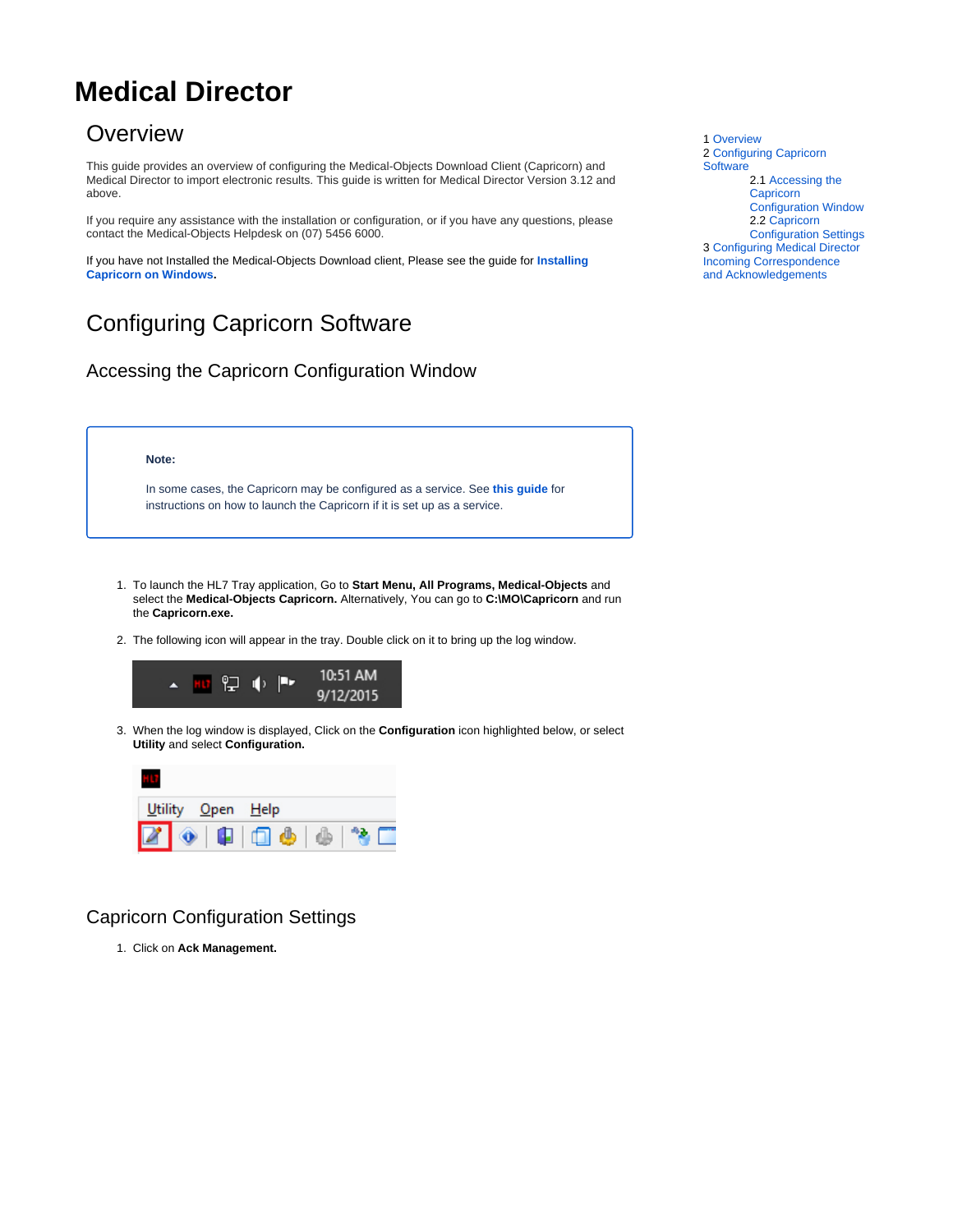

2. Set the **ACK Management** path to the **C:** Drive, For example:

| C:\MO\Results\MD\Acks                                                                                                                                                                                                                                                                                                                                                                                                                                                                                                                                                                                                                                                                                                                                                                                                                                                                                                                                                                                                                                                                                                                                                                                                                    |                                                                                                                                                                                                                                                                                                                                                                                                                                                                                                                                                                                                                                                                                                                                                                                                                                                                                                                                                                                                                                                                                                                                                                                                                                                      |
|------------------------------------------------------------------------------------------------------------------------------------------------------------------------------------------------------------------------------------------------------------------------------------------------------------------------------------------------------------------------------------------------------------------------------------------------------------------------------------------------------------------------------------------------------------------------------------------------------------------------------------------------------------------------------------------------------------------------------------------------------------------------------------------------------------------------------------------------------------------------------------------------------------------------------------------------------------------------------------------------------------------------------------------------------------------------------------------------------------------------------------------------------------------------------------------------------------------------------------------|------------------------------------------------------------------------------------------------------------------------------------------------------------------------------------------------------------------------------------------------------------------------------------------------------------------------------------------------------------------------------------------------------------------------------------------------------------------------------------------------------------------------------------------------------------------------------------------------------------------------------------------------------------------------------------------------------------------------------------------------------------------------------------------------------------------------------------------------------------------------------------------------------------------------------------------------------------------------------------------------------------------------------------------------------------------------------------------------------------------------------------------------------------------------------------------------------------------------------------------------------|
| Note:                                                                                                                                                                                                                                                                                                                                                                                                                                                                                                                                                                                                                                                                                                                                                                                                                                                                                                                                                                                                                                                                                                                                                                                                                                    | If the folder does not exist, you must create it.                                                                                                                                                                                                                                                                                                                                                                                                                                                                                                                                                                                                                                                                                                                                                                                                                                                                                                                                                                                                                                                                                                                                                                                                    |
| Click on Integration Options.                                                                                                                                                                                                                                                                                                                                                                                                                                                                                                                                                                                                                                                                                                                                                                                                                                                                                                                                                                                                                                                                                                                                                                                                            | Please make sure the Results folder has the Modify, Read and Write<br>permissions, AND is shared over the Network.<br>3.1 Check that the Incoming Modifier is set to MD3 Results - Change MSH ID.                                                                                                                                                                                                                                                                                                                                                                                                                                                                                                                                                                                                                                                                                                                                                                                                                                                                                                                                                                                                                                                    |
| Enter search text.<br><b>Ack Management</b><br>Anonymous Users<br>Auto-Upgrade<br><b>Custom Messages</b><br>Data Repository<br>Demographic Source<br><b>Display Segments</b><br><b>Editing Defaults</b><br><b>ELS</b><br><b>File Extensions</b><br>Forward copies to<br><b>GNUPG Setup</b><br><b>HTTP Client</b><br>ntegration C<br><b>LLP Listeners</b><br>Local Network Domain<br>Logging<br>Manage Queues<br>Message Src Exceptions<br><b>Nexus Proxy Settings</b><br><b>Online Applications</b><br><b>Order Management</b><br><b>Order Recipients</b><br><b>Order Routing</b><br>PGP Configuration<br><b>PKI Configuration</b><br><b>Practice Identifiers</b><br><b>Regional Options</b><br>Report scanning<br>Satelite EHR<br><b>Scheduled Tasks</b><br>Server Group Manager<br><b>Server Parameters</b><br>Server Setup<br>Servers to Route to<br>Service Configuration<br>Setup Global Parameters<br><b>Setup Routing Details</b><br><b>SMD Agent</b><br><b>Snomed Lookup</b><br><b>Specific Servers</b><br><b>TLS Servers</b><br><b>Upgrade Applications</b><br><b>Upgrade Users</b><br><b>Users and Passwords</b><br><b>Vendor Access</b><br><b>Web Access</b><br>X509 Cert renewal<br>X509 Organisation Cert<br><b>XCN Fix</b> | <b>ILD</b> Configuration Editor - Medical Objects User Guide (Client Capricorn)<br>×<br><b>Incoming Document Creation Options</b><br>Use RSD (MD Documents)<br><b>Revert to Defaults</b><br>Change Genie correspondence titles to Letter<br>$\boxed{\checkmark}$ Evaluate and Strip Signatures<br>Convert to XML<br>Convert to PIT<br>Preference TXT AUSPDI Display Segment Over Atomic For PIT<br>V Provide Additional Workaround RP Link for Best Practice Summit and Below<br>Disable RP HTML Patient Header Generation<br>Detach Oversize AUSPDI modifier size limit (MB)<br>4<br>Convert To PIT On Specific Sending Facility HDs ?<br><b>Delete</b><br>Edit<br>Insert<br>Preserve Sending Facility in PIT<br>Add HL7 Header Segments<br>Use short URLs for links<br>Doctor Display Format<br>Dr Bill Andrew Smith (Strip, from Prefix)<br>٠<br><b>Incoming Modifier</b><br>MD3 Results - Change MSH ID<br>٠<br><b>Reset All Options To</b><br><b>Custom Modifier</b><br><b>Modifier Actions</b><br><b>Modifier Defaults</b><br>Generated XHTML Encoding<br>C ASCII C Hex C Base64<br><b>Outgoing Document Options</b><br>REF must contain PRD IR<br>O Sender Validation for XML message supplied via REST<br>Send message size limit (MB)<br>16 |

Apply OK Cancel

4. Select **Server Parameters** from the left panel.

 $Heb$ 

3.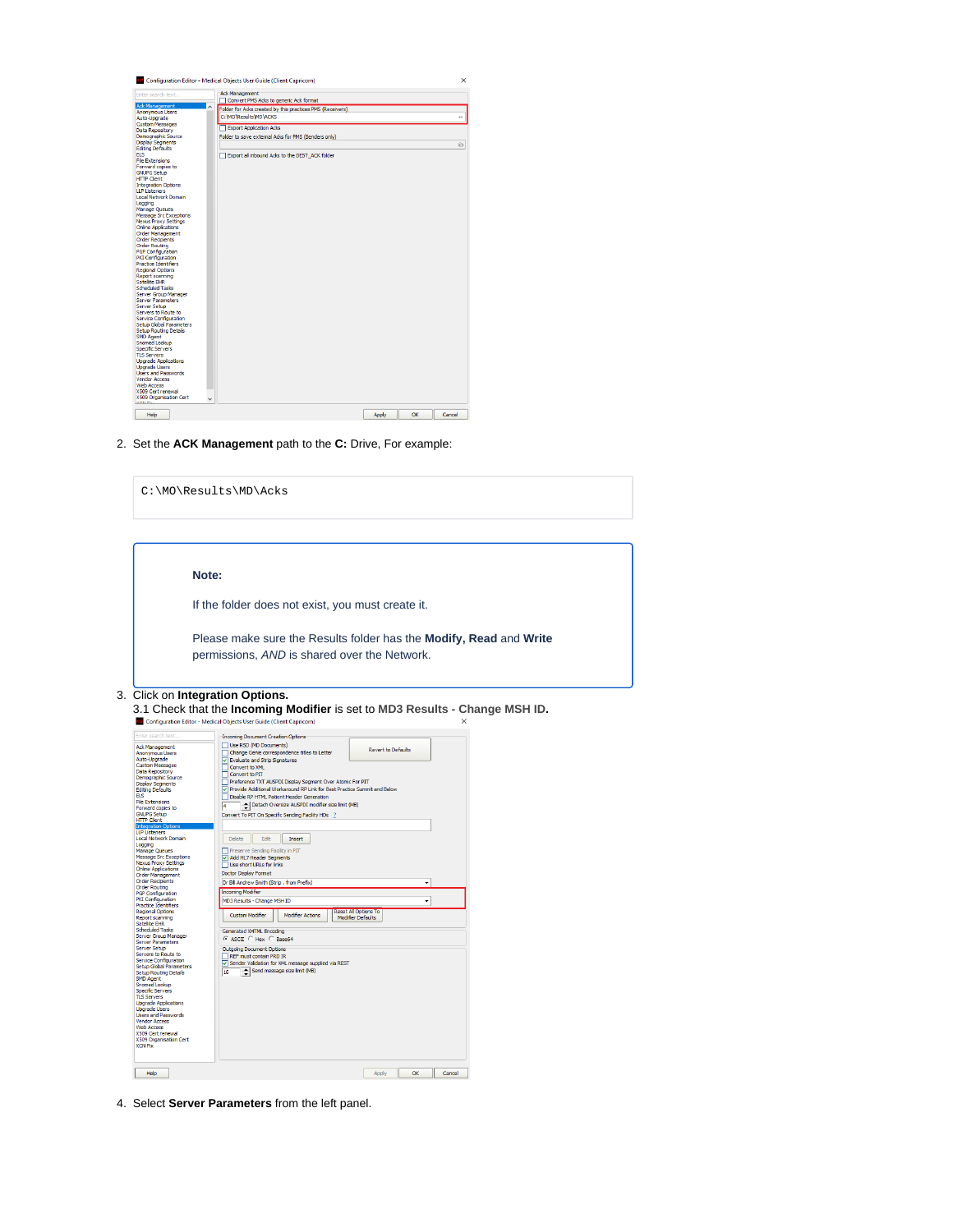|                                                                                                                                                                                                                                                                                                                                                                                        | Configuration Editor - (Client Capricorn)                                                                                                                          |                        | 品      |
|----------------------------------------------------------------------------------------------------------------------------------------------------------------------------------------------------------------------------------------------------------------------------------------------------------------------------------------------------------------------------------------|--------------------------------------------------------------------------------------------------------------------------------------------------------------------|------------------------|--------|
| Auto-Upgrade<br><b>Custom Messages</b><br>Demographic Source<br><b>Display Segments</b>                                                                                                                                                                                                                                                                                                | Port and Timezone<br>Server Port Timezone<br>+ +1000 East Australian Standard Time<br>2511                                                                         |                        | ۰      |
| <b>Editing Defaults</b><br><b>FIS</b>                                                                                                                                                                                                                                                                                                                                                  | <b>Directories</b>                                                                                                                                                 |                        |        |
| <b>File Extensions</b>                                                                                                                                                                                                                                                                                                                                                                 | Message Output Directory (main)                                                                                                                                    |                        |        |
| Forward cooles to                                                                                                                                                                                                                                                                                                                                                                      | C: WO'Results WD (IN)                                                                                                                                              |                        | ö      |
| <b>GNUPG Setup</b><br><b>HTTP Clent</b>                                                                                                                                                                                                                                                                                                                                                | Save pathology to a different directory: (Leave blank for 'main')                                                                                                  |                        |        |
| <b>Integration Options</b>                                                                                                                                                                                                                                                                                                                                                             |                                                                                                                                                                    |                        | ö      |
| <b>LLP Listeners</b>                                                                                                                                                                                                                                                                                                                                                                   | Save radiology to a different directory: (Leave blank for 'main')                                                                                                  |                        |        |
| Local Network Domain<br>Logging                                                                                                                                                                                                                                                                                                                                                        |                                                                                                                                                                    |                        | õ      |
| Manage Queues                                                                                                                                                                                                                                                                                                                                                                          | Key Upload Directory                                                                                                                                               |                        |        |
| Message Src Exceptions                                                                                                                                                                                                                                                                                                                                                                 | C: WO\Capricorn\UPLOADS\                                                                                                                                           |                        | ø.     |
| <b>Nexus Proxy Settings</b><br><b>Online Applications</b>                                                                                                                                                                                                                                                                                                                              |                                                                                                                                                                    |                        |        |
| PGP Configuration                                                                                                                                                                                                                                                                                                                                                                      |                                                                                                                                                                    |                        |        |
| PKI Configuration                                                                                                                                                                                                                                                                                                                                                                      | Server<br>Server File Prefix                                                                                                                                       |                        |        |
| Practice Identifiers<br>Report scanning                                                                                                                                                                                                                                                                                                                                                | CAP                                                                                                                                                                | Load Site Certificates |        |
|                                                                                                                                                                                                                                                                                                                                                                                        |                                                                                                                                                                    |                        |        |
|                                                                                                                                                                                                                                                                                                                                                                                        | Server Display Name                                                                                                                                                |                        |        |
|                                                                                                                                                                                                                                                                                                                                                                                        |                                                                                                                                                                    |                        |        |
| Satellite EHR<br><b>Scheduled Tasks</b><br>Server Group Manager<br>lerver Parameter<br>Server Setup<br>Servers to Route to<br>Service Configuration<br>Setup Global Parameters<br>Setup Routing Details<br>SMD Agent<br>Snomed Lookup<br>Specific Servers<br><b>TLS Servers</b><br><b>Upgrade Applications</b><br><b>Upgrade Users</b><br><b>Users and Passwords</b><br><b>XCN Fix</b> | V No Keep Alive sockets<br>Save all ORU in Pathology Path<br>Return Frror Stack Traces to dients<br>Log HL7 Errors<br>Compression (requires restart)<br>$ v $ gzip |                        |        |
| Help                                                                                                                                                                                                                                                                                                                                                                                   | Apply                                                                                                                                                              | $\alpha$               | Cancel |

5. Under **Message Output Directory (main),** set the results import path. Set the path to match the following:

| C:\MO\Results\MD\IN                                                |
|--------------------------------------------------------------------|
|                                                                    |
| Note:                                                              |
| If the folder does not exist, you must create it.                  |
| Please make sure the Results folder has the Modify, Read and Write |
| permissions, AND is shared over the Network.                       |

## <span id="page-2-0"></span>Configuring Medical Director Incoming Correspondence and Acknowledgements

1. Open **Medical Director (MD) 3.12.**



2. Once **Medical Director (MD)** has opened, select **Tools** then **Manage Communications**.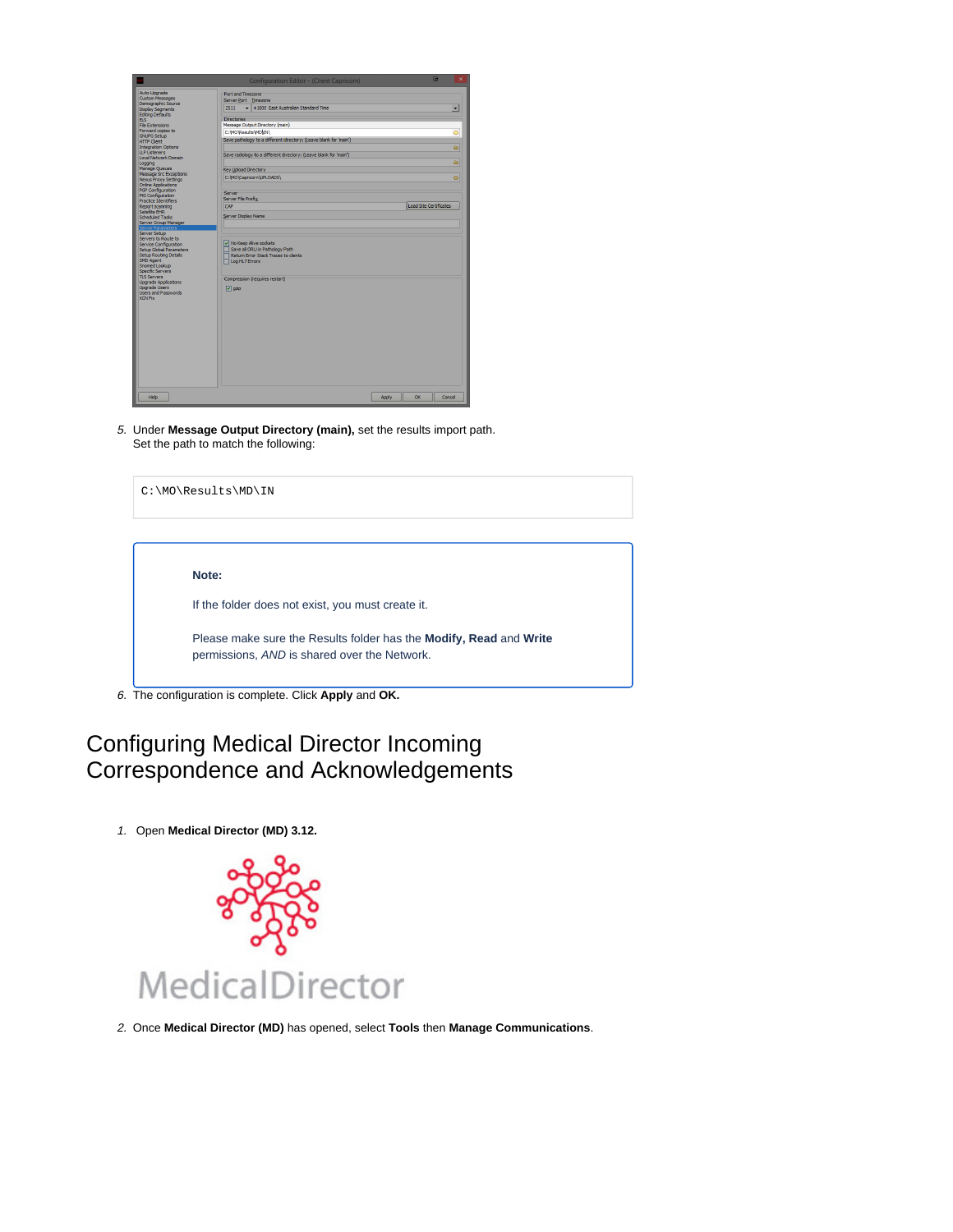

3. The following window will appear.



4. Select the **Setup Data Transfer** Tab.

|                                |                | <b>Manage Communications</b>           |                       |            |        |            | 匝                                 |  |
|--------------------------------|----------------|----------------------------------------|-----------------------|------------|--------|------------|-----------------------------------|--|
| Setup Data Transfer<br>General |                | Advanced Pathology<br>Message Tracking |                       |            |        |            |                                   |  |
| Filter by Category All         |                | $\checkmark$                           |                       |            |        |            |                                   |  |
| Description                    | Category       | <b>Import Folder</b>                   | <b>Export Folder</b>  | <b>SDI</b> | Manual | <b>ACK</b> | Global                            |  |
| <b>Demotown Patholology</b>    | Investigations | C:\Downloads\Demo                      | C:\Downloads\Demo     | ш          | п      | ◪          | 図                                 |  |
| <b>SDS</b>                     | Investigations | C:\Downloads\SDS\                      | C:\Downloads\SDS\     | г          | ⊽      | ⊽          | $\overline{\vee}$                 |  |
| <b>MD Directory</b>            | Standard       | C:\Program Files (x8                   | C: \Program Files (x8 | ⊽          | ⊽      | г          | г                                 |  |
| <b>MD Messages</b>             | Standard       | C: Program Files (x8                   | C: Program Files (x8  | ⊽          | ⊽      | г          | г                                 |  |
| <b>MDX</b>                     | Standard       | C:\ProgramData\MD                      | C:\ProgramData\MD     | ⊽          | ⊽      | ⊽          | г                                 |  |
| HealthLink Interface File Path |                |                                        |                       |            |        |            | Refresh HealthLink Import Path(s) |  |
| Add<br>Edit                    | <b>Delete</b>  |                                        | m.                    |            |        |            | Close                             |  |
|                                |                |                                        |                       |            |        |            |                                   |  |

5. Click on **Add** to add a new rule for Medical-Objects. If Medical-Objects is already in the list please ensure it is configured correctly (see next step).

**Description:** Please use **Medical-Objects Category:** Please use **Medical-Objects**

**Note:**

If there is nothing in the Drop Down Box, Please type **Medical-Objects** into the box.

Set the file paths as follows: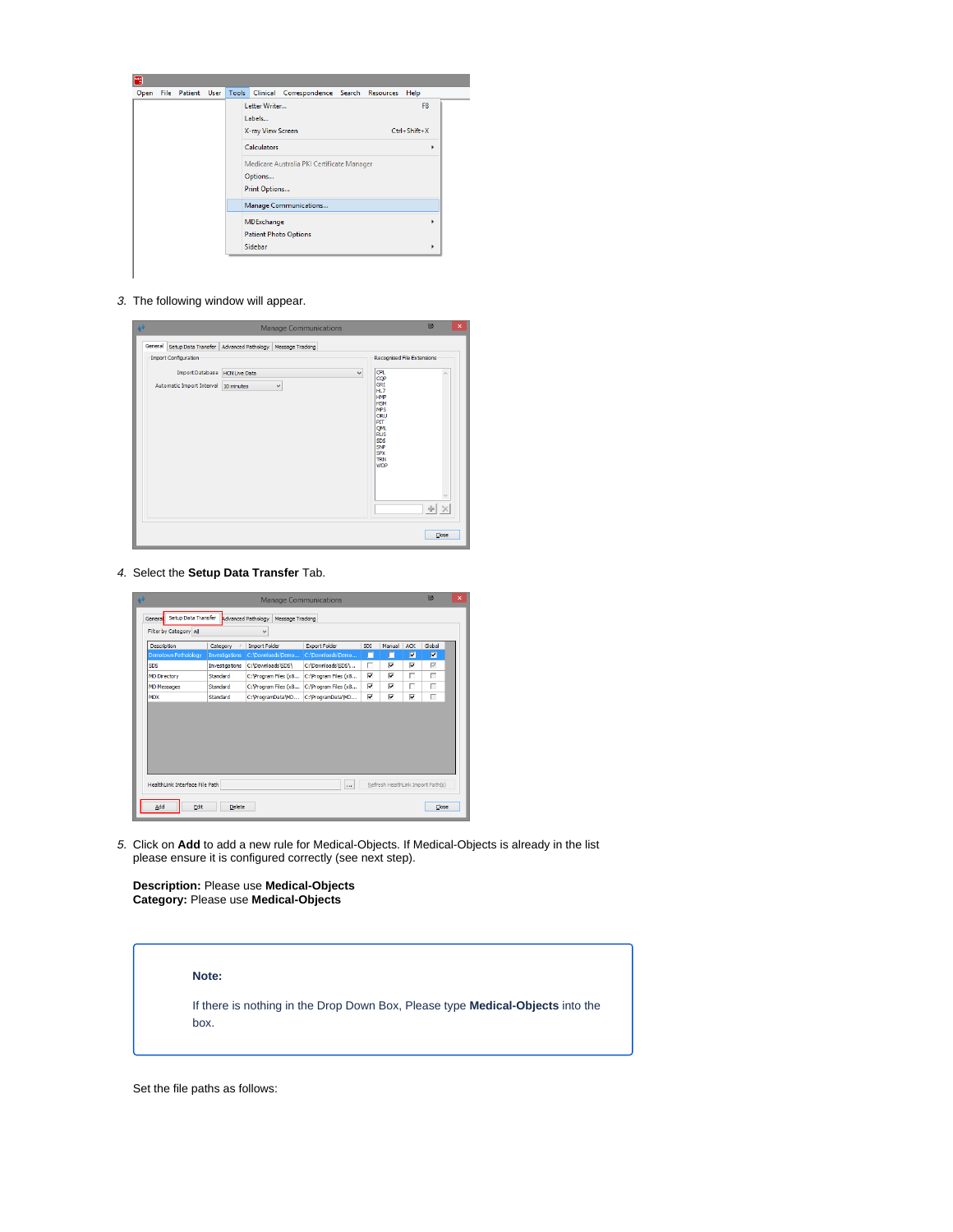```
Import Folder --> \\PC\Results\In
Export Folder --> \\PC\Results\Acks
```
### **Note:**

For Import and Export Folders, Please use the Network UNC Paths.

**Check Boxes:** Please Tick ALL four check boxes

Click on **OK**.



6. The Medical-Objects rule has now been created. Click on **close** in the bottom right hand-side.

|                                                          |                | <b>Manage Communications</b>                       |                       |            |        |            | 匝                                 | $\mathbf x$ |
|----------------------------------------------------------|----------------|----------------------------------------------------|-----------------------|------------|--------|------------|-----------------------------------|-------------|
| Setup Data Transfer<br>General<br>Filter by Category All |                | <b>Advanced Pathology</b><br>Message Tracking<br>٧ |                       |            |        |            |                                   |             |
| Description                                              | Category       | <b>Import Folder</b>                               | <b>Export Folder</b>  | <b>SDI</b> | Manual | <b>ACK</b> | Global                            |             |
| Medical-Objects                                          | Medical-Obj    | \\ANDREAPC\Result                                  | VANDREAPCVResult      | ⊽          | 回      | 図          | 図                                 |             |
| Demotown Patholology                                     | Investigations | C:\Downloads\Demo                                  | C:\Downloads\Demo     | г          | г      | ⊽          | ⊽                                 |             |
| <b>SDS</b>                                               | Investigations | C:\Downloads\SDS\                                  | C:\Downloads\SDS\     | г          | ⊽      | ⊽          | $\overline{\vee}$                 |             |
| <b>MD Directory</b>                                      | Standard       | C: Program Files (x8                               | C: \Program Files (x8 | ⊽          | ⊽      | г          | г                                 |             |
| <b>MD Messages</b>                                       | Standard       | C: \Program Files (x8                              | C: \Program Files (x8 | ⊽          | ⊽      | г          | г                                 |             |
| <b>MDX</b>                                               | Standard       | C:\ProgramData\MD                                  | C:\ProgramData\MD     | ⊽          | ⊽      | ⊽          | г                                 |             |
|                                                          |                |                                                    |                       |            |        |            |                                   |             |
| HealthLink Interface File Path                           |                |                                                    |                       |            |        |            | Refresh HealthLink Import Path(s) |             |